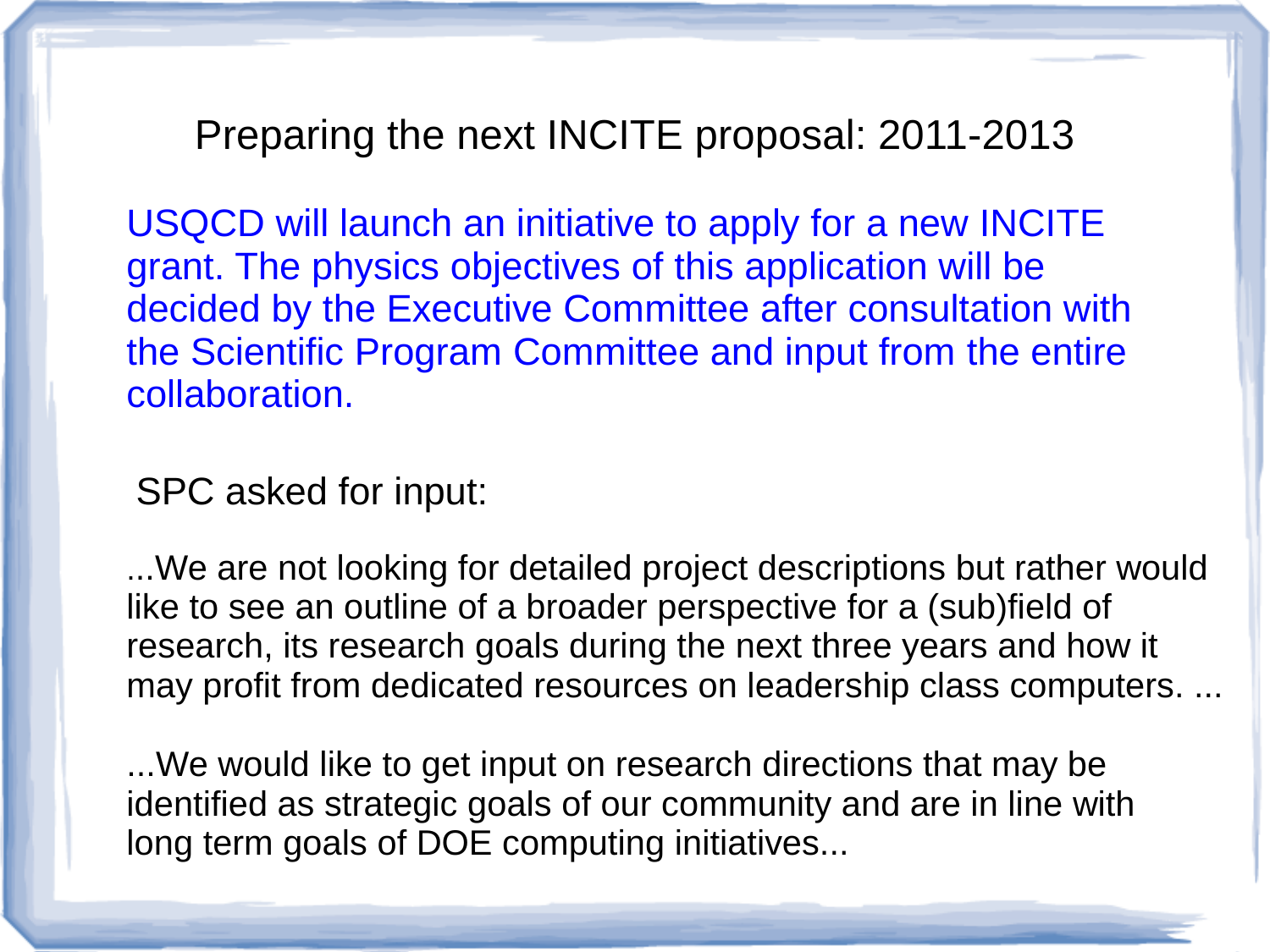Early Science Time on BlueGene/Q at ALCF

USQCD will also apply for EST on the next BG/Q installation at ALCF; expected to be available early in 2012 for a period of 3 months

The Executive Committee has asked the SPC to provide input on projects that are suitable for EST (all or a subset of the projects suggested for the next INCITE proposal)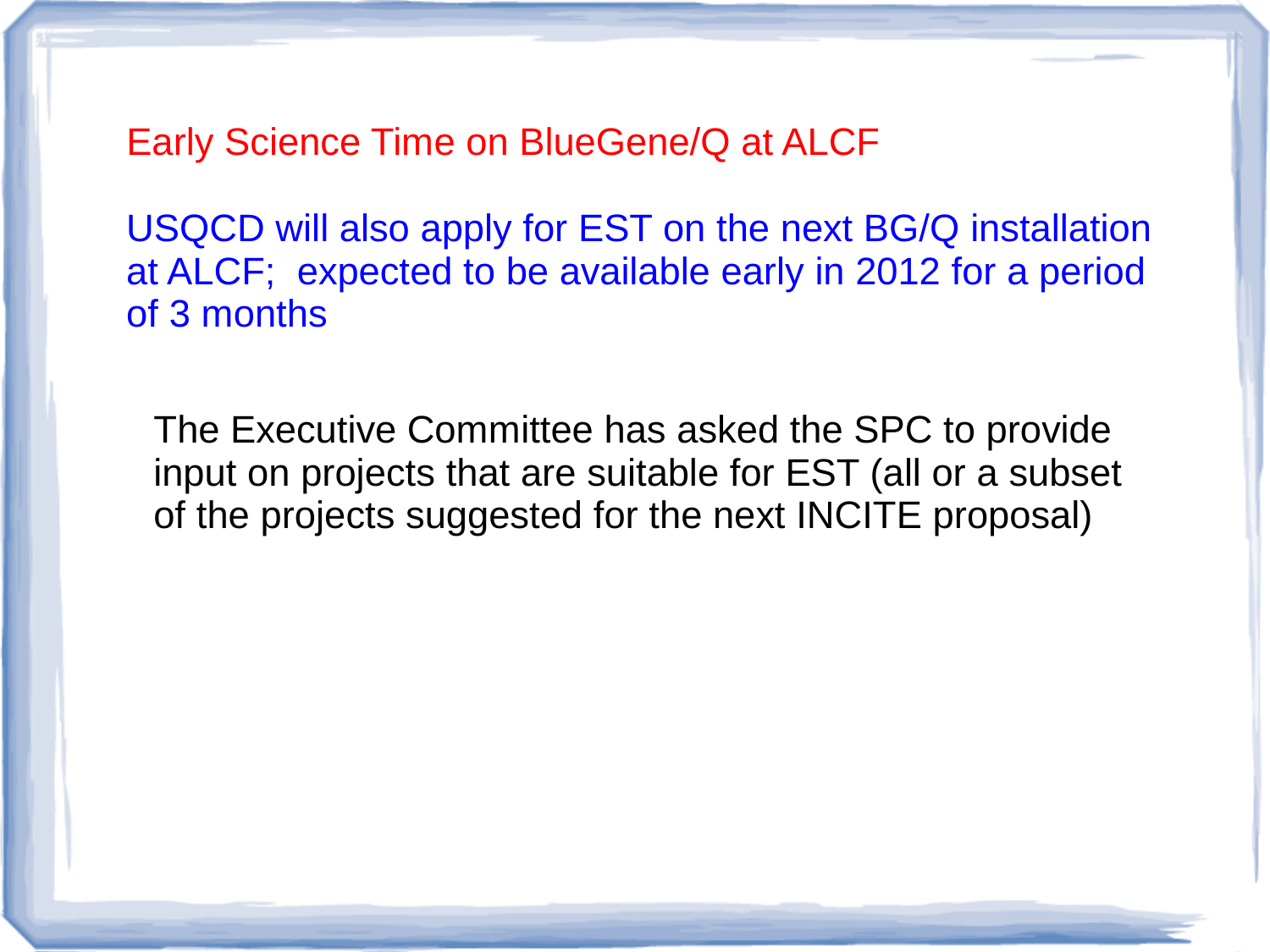SPC received 8 proposals:

- Simulations with Domain Wall Fermions (N. Christ: RBC+LHPC)
- QCD with Four Flavors of Highly Improved Staggered Quarks (R. Sugar: MILC)
- Flavor Physics with Four Flavors of Highly Improved Staggered Quarks (P. Mackenzie: FNAL+MILC)
- The Spectrum of Excited States and their Properties (D. Richards: HSC)
- Lattice QCD study od Hadronic Interactions (M. Savage: NPLQCD)
- Kaon Physics with Domain Wall Valence Quarks and Staggered Sea Quarks (R. Van de Water, J. Laiho, M. Lightman)
- QCD Thermodynamics (R. Soltz: hotQCD)
- Lattice Gauge Theory for Physics beyond the Standard Model (G. Fleming: BSM community (no-name))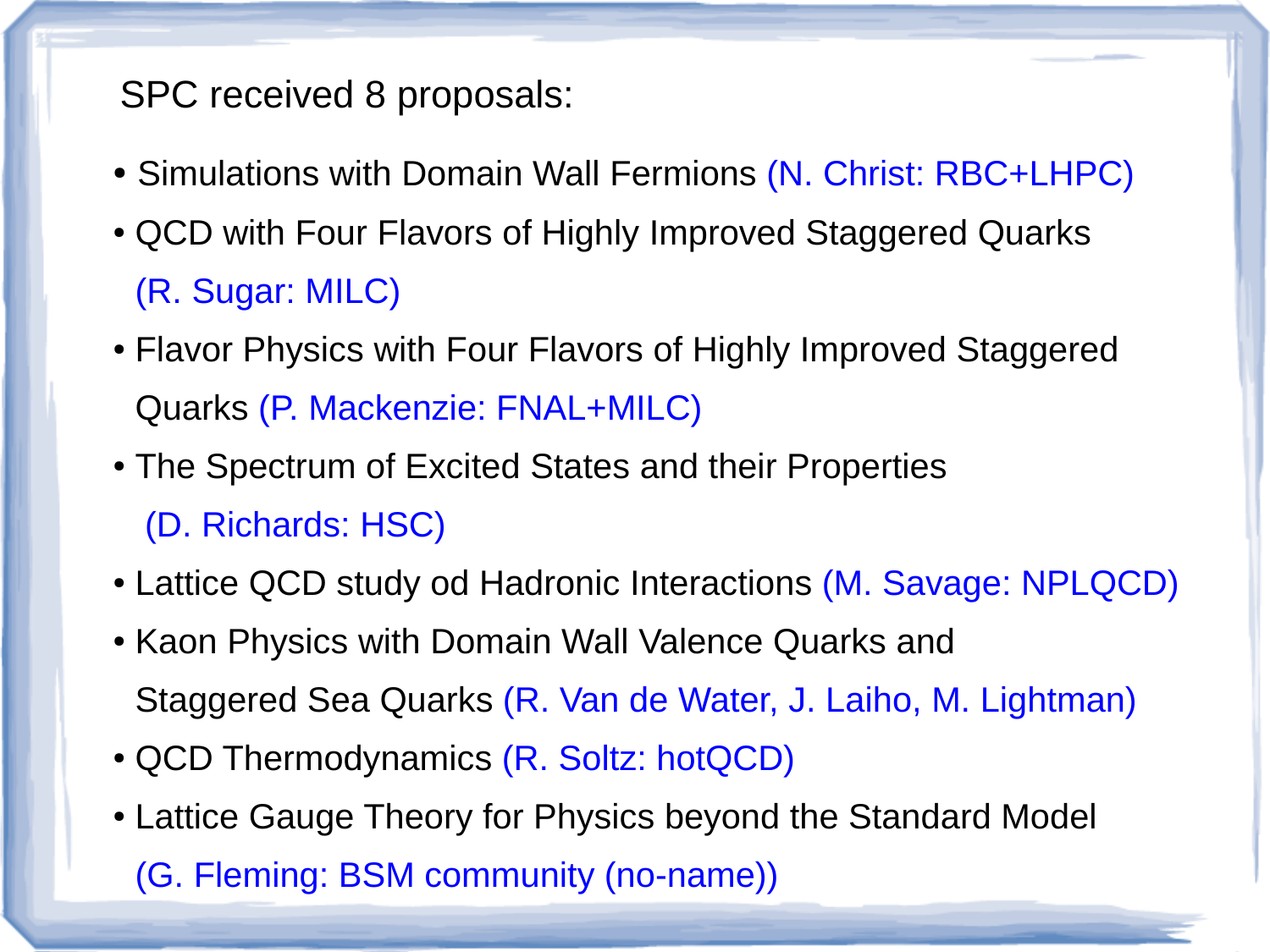- 6 proposals are based on and extend the topics of the current INCITE proposal (standard model parameters, mass spectrum of QCD, hadron structure and their interaction);

 production of gauge configurations with almost physical masses close to the continuum limit;

analysis projects based on the configuration generation projects

- 1 proposal on QCD thermodynamics with highly improved staggered and DWF fermions;

 equation of state, chiral transition and other thermodynamic observables

- 1 proposal on Beyond the Standard Model Physics;

SU(2) SUSY Yang-Mills, SU(3) Yang-Mills with 8-12 flavors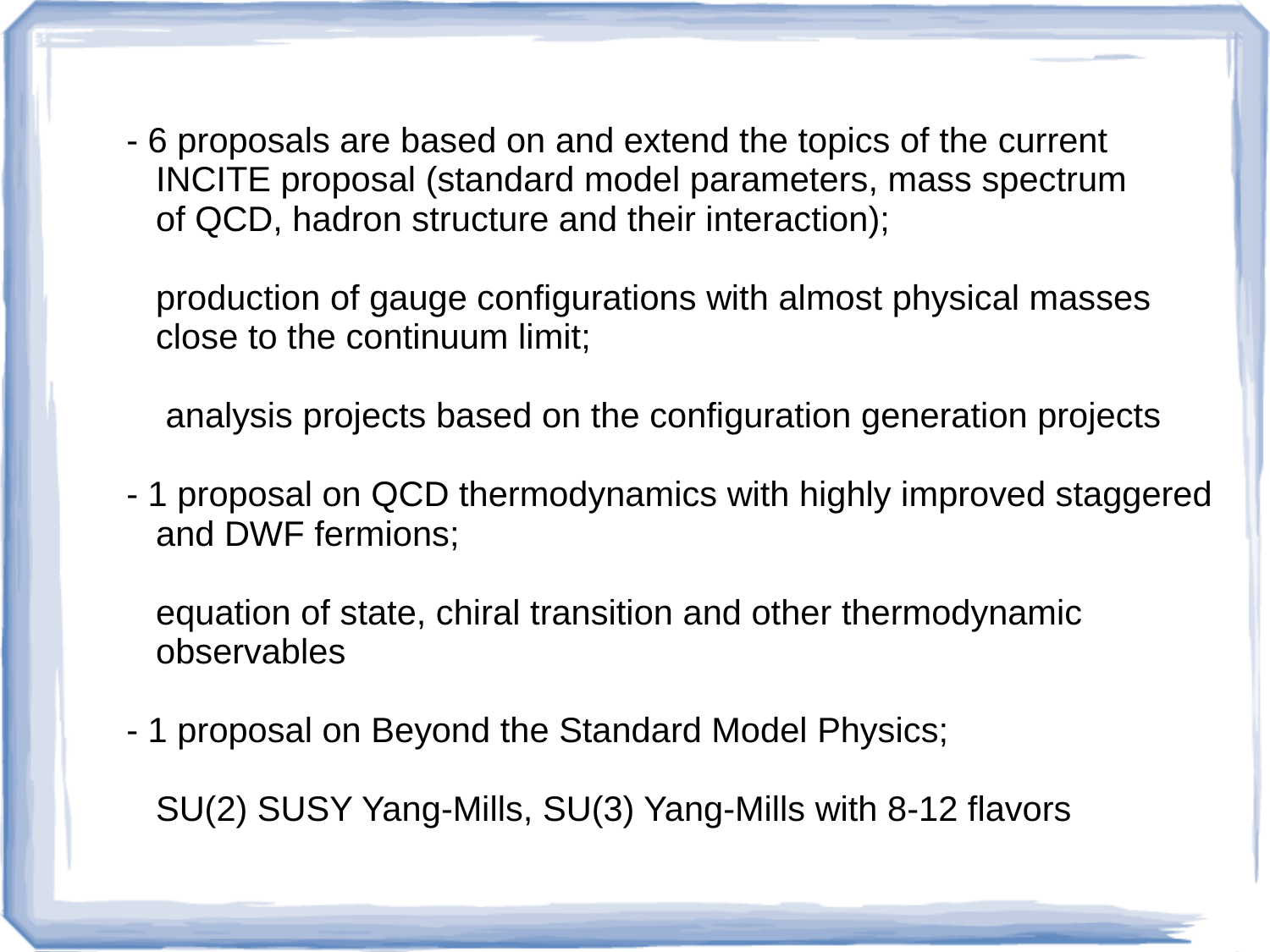- 6 proposals are based on and extent the topics of the current INCITE proposal (standard model parameters, mass spectrum of QCD, hadron structure and their interaction);

 production of gauge configurations with almost physical masses close to the continuum limit;

analysis projects based on the configuration generation projects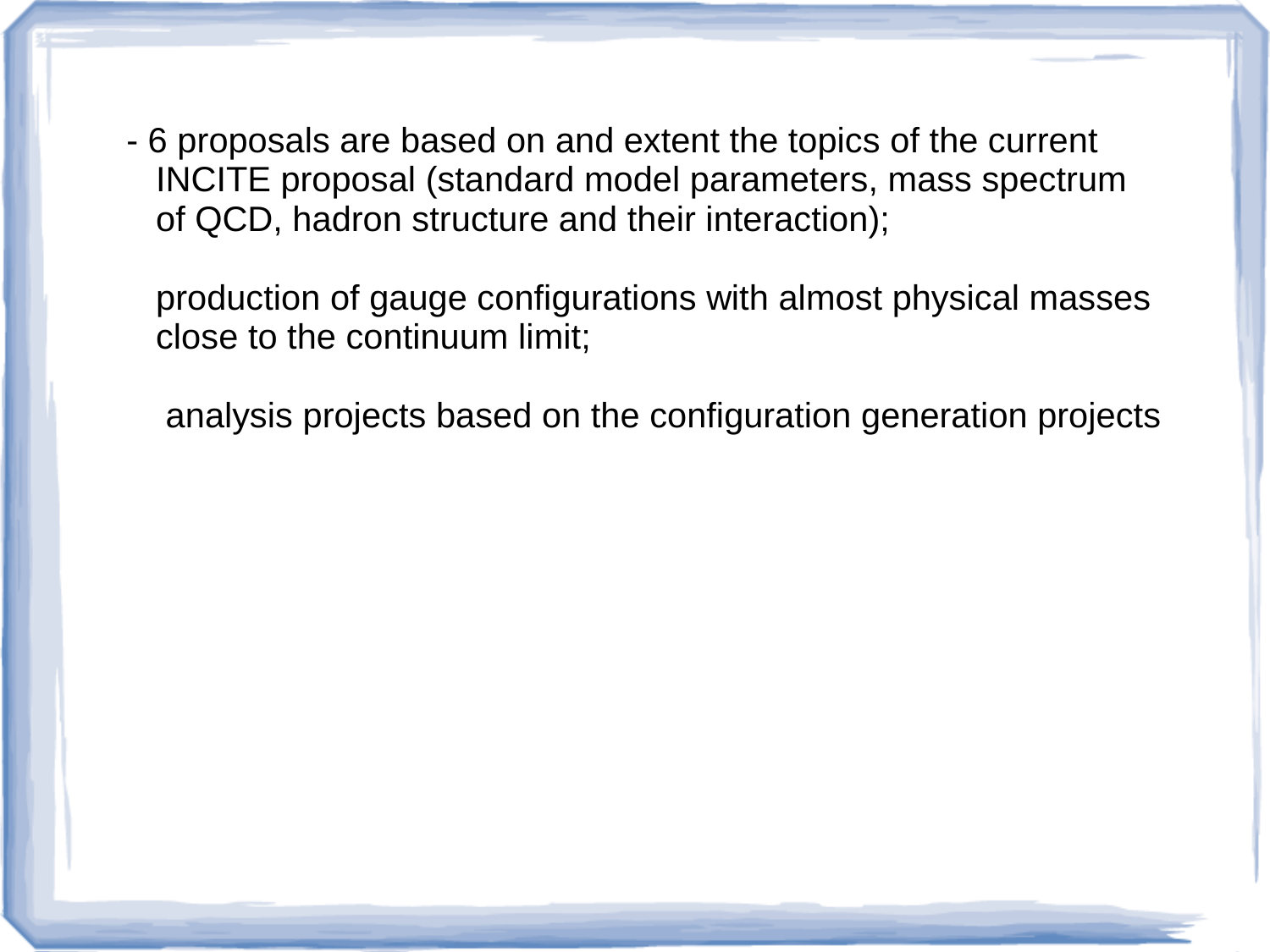- 6 proposals are based on and extent the topics of the current INCITE proposal (standard model parameters, mass spectrum of QCD, hadron structure and their interaction);

 production of gauge configurations with almost physical masses close to the continuum limit;

analysis projects based on the configuration generation projects

generation of gauge field configuration:

4-flavor HISQ action: reach a=0.045fm  $(128^3 \times 192)$  at physical values of the quark mass

(2+1)-flavor anisotropic clover at a=0.12fm ( $48^3 \times 256$ ) at physical values of the quark mass

(2+1)-flavor DWF: reach a=0.14fm  $(48^3 \times 64)$  at physical values of the quark mass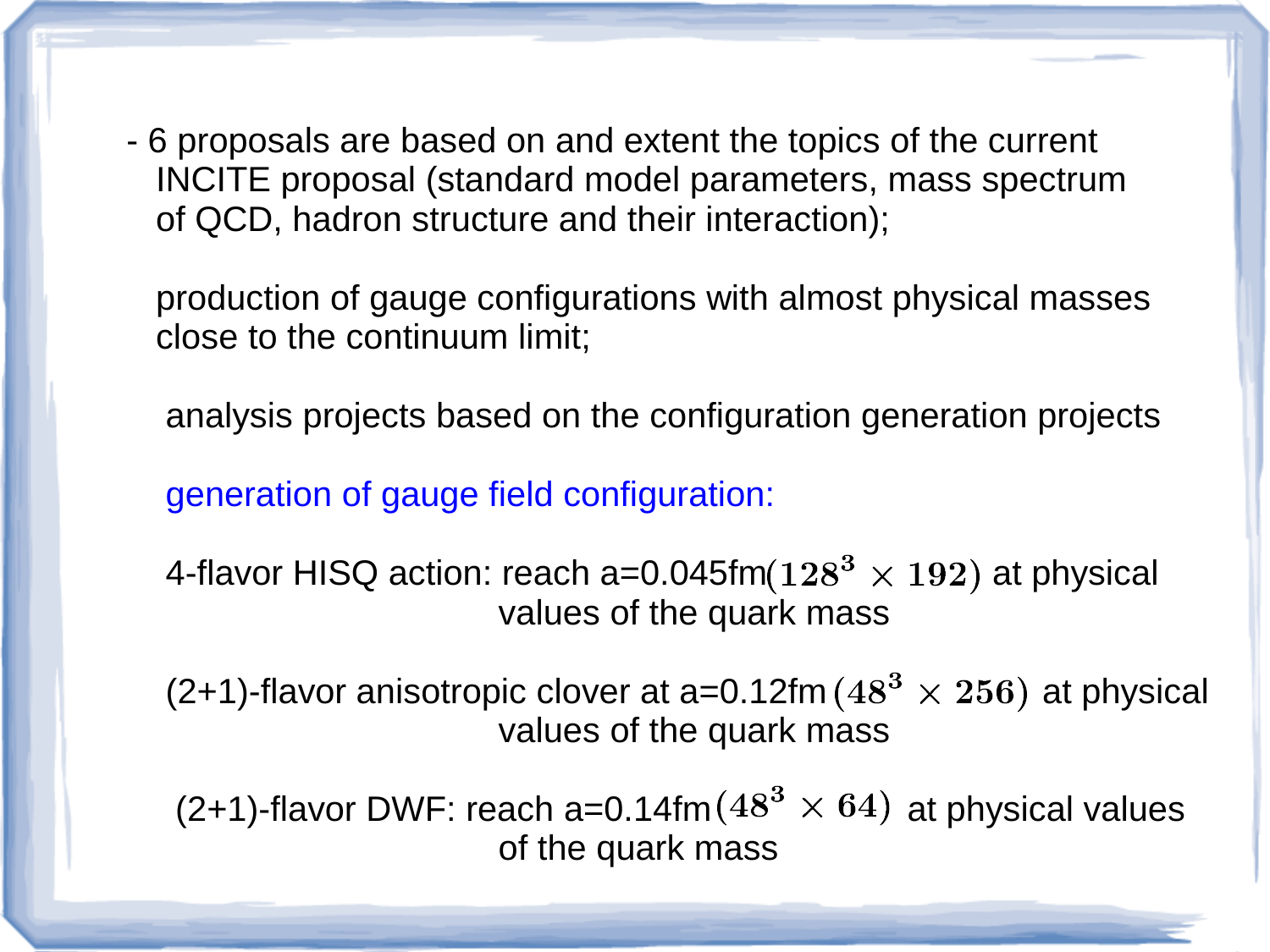- 6 proposals are based on and extent the topics of the current INCITE proposal (standard model parameters, mass spectrum of QCD, hadron structure and their interaction);

 production of gauge configurations with almost physical masses close to the continuum limit;

analysis projects based on the configuration generation projects

analysis projects:

- heavy-light program on HISQ ensembles
- hadron spectroscopy, excited states, nucleon-nucleon scattering on anisotropic clover ensembles
- broad pion and kaon physics program on DWF ensembles
- mixed action DWF/asqtad(HISQ) kaon physics program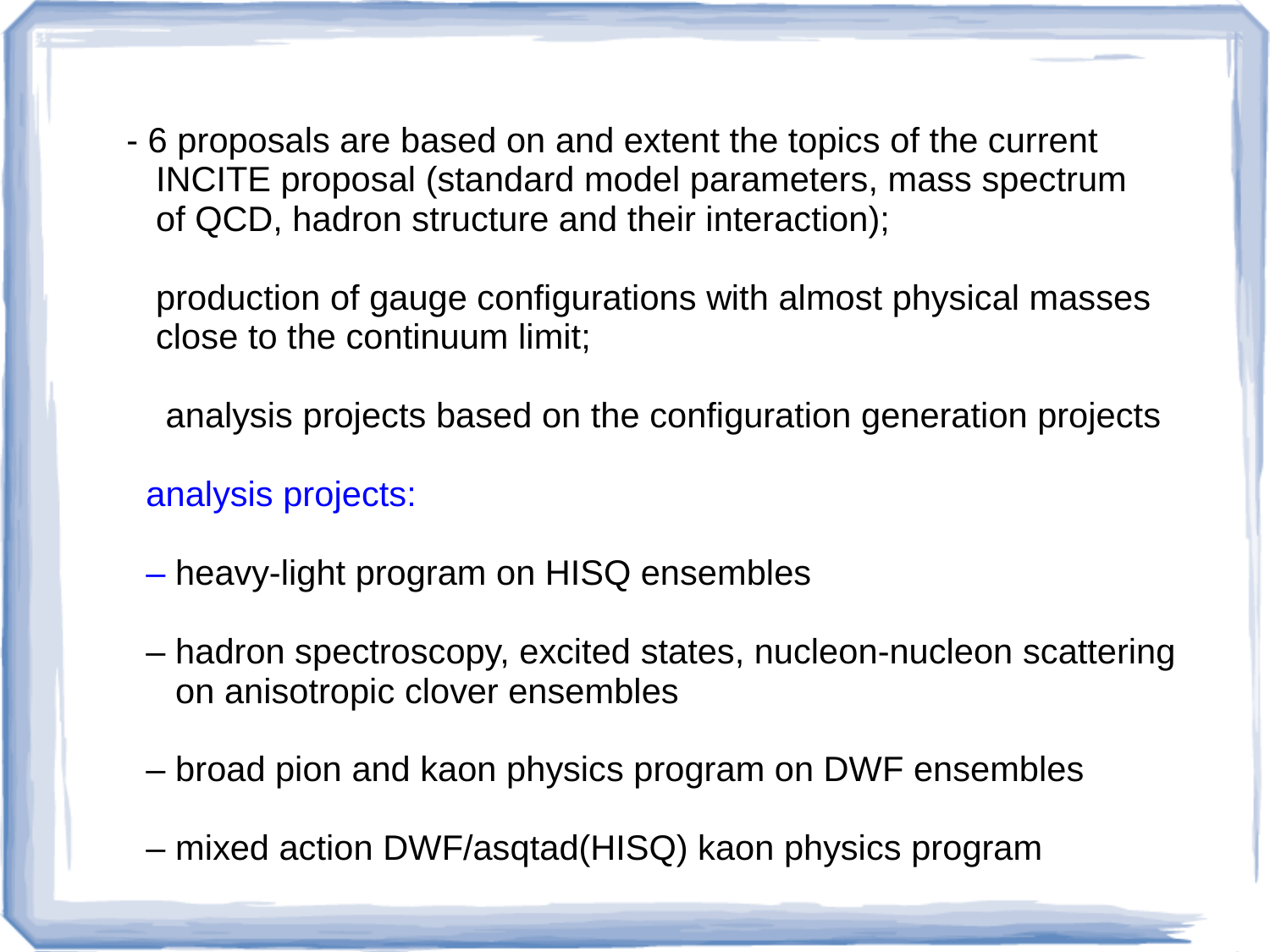# QCD thermodynamics with highly improved staggered (HISQ) and DWF fermions

### gauge field generation:

- calculations within 4-flavor QCD using the HISQ action on  $48^3 \times 12$   $(T = 0: 48^4)$  lattices  $[a \simeq 0.1$ fm at Tc at physical quark mass values
- (2+1)-flavor QCD using DWF on  $24^3 \times 8 \times 32$  at  $m_\pi \simeq 200 \mathrm{MeV}$

#### analysis projects:

- equation of state and other thermodynamic observables on HISQ ensembles
- chiral aspects of the QCD transition on DWF ensembles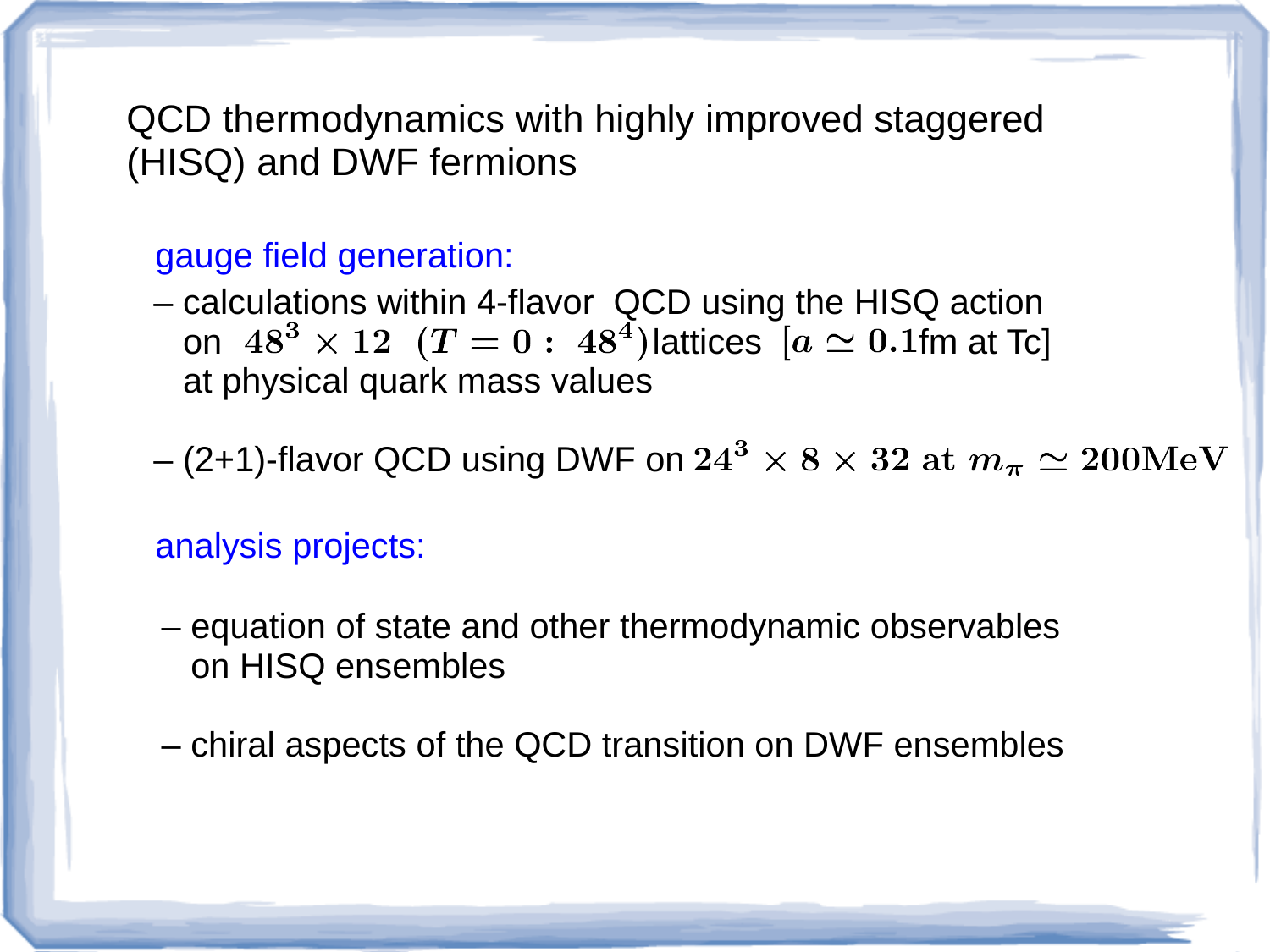Beyond the Standard Model Physics

- concrete physics objectives still need to be worked out
- action(s) still need to be chosen

# Potential BSM Projects:

- N=1 SU(2) SUSY Yang-Mills (direct calculation of the gluino condensate)
- SU(3) Yang-Mills with Nf=8 fundamental fermions (QCD like, reach small masses to apply chiral PT)
- SU(3) Yang-Mills with Nf=12 fundamental fermions (QCD-like, nearly conformal or conformal?)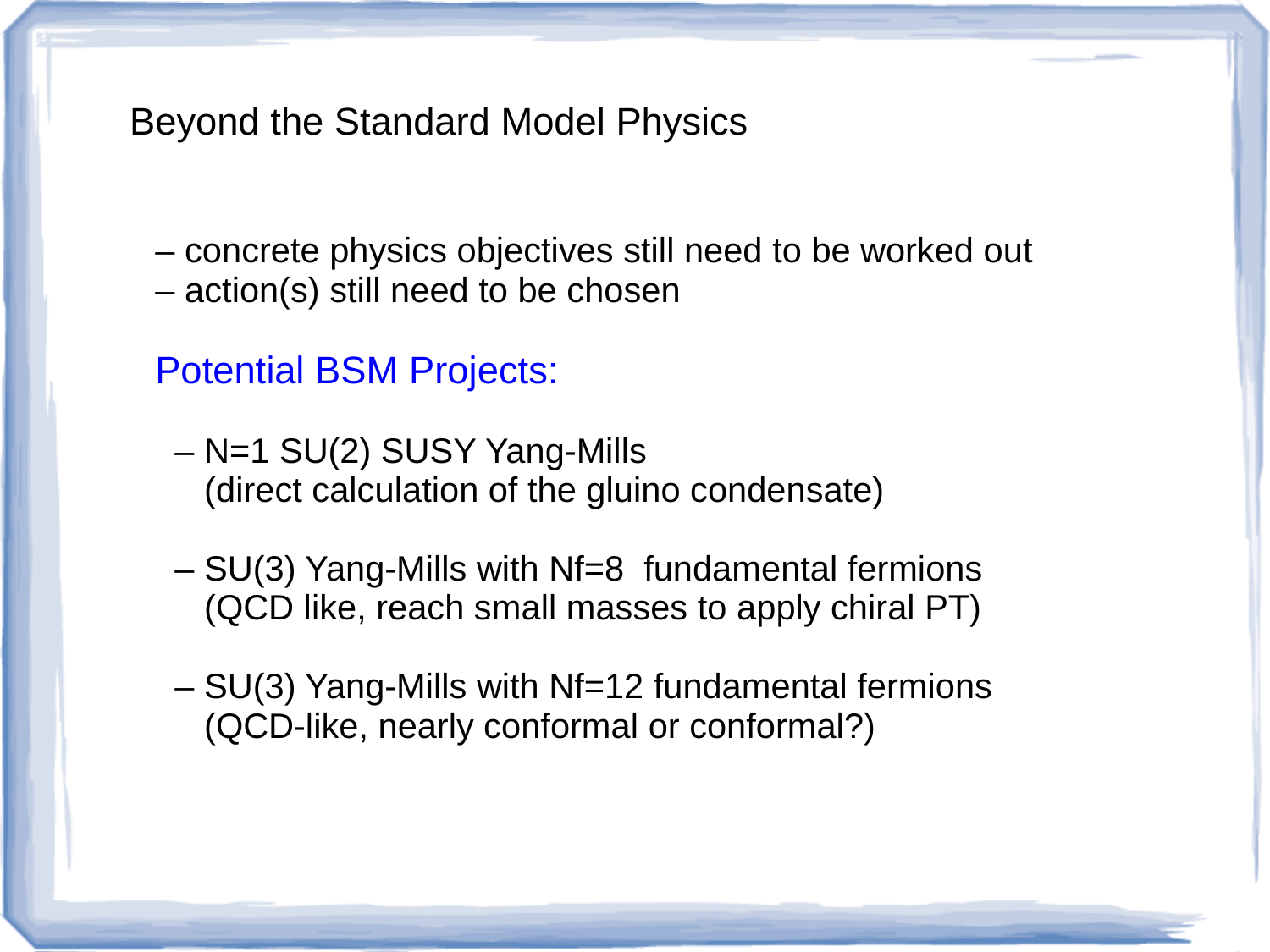Recommendations made by the SPC:

- There are strong arguments in favor of a continuation of the current configuration generation and analysis program of USQCD with a strong emphasis on a physics program with almost physical quark masses on large lattices close to the continuum limit
- When arguing for such a program it does not seem to be appropriate to include a discussion of mixed action approaches, although such projects may become part of USQCD analysis projects using INCITE time
- QCD thermodynamics is also clearly an important topic in nuclear physics and we can make a large impact in conjunction with, and support of, the large experimental effort in the US and at LHC. It is also a gauge configuration generation project that can be supplemented with further analysis projects, and would be done at the physical point.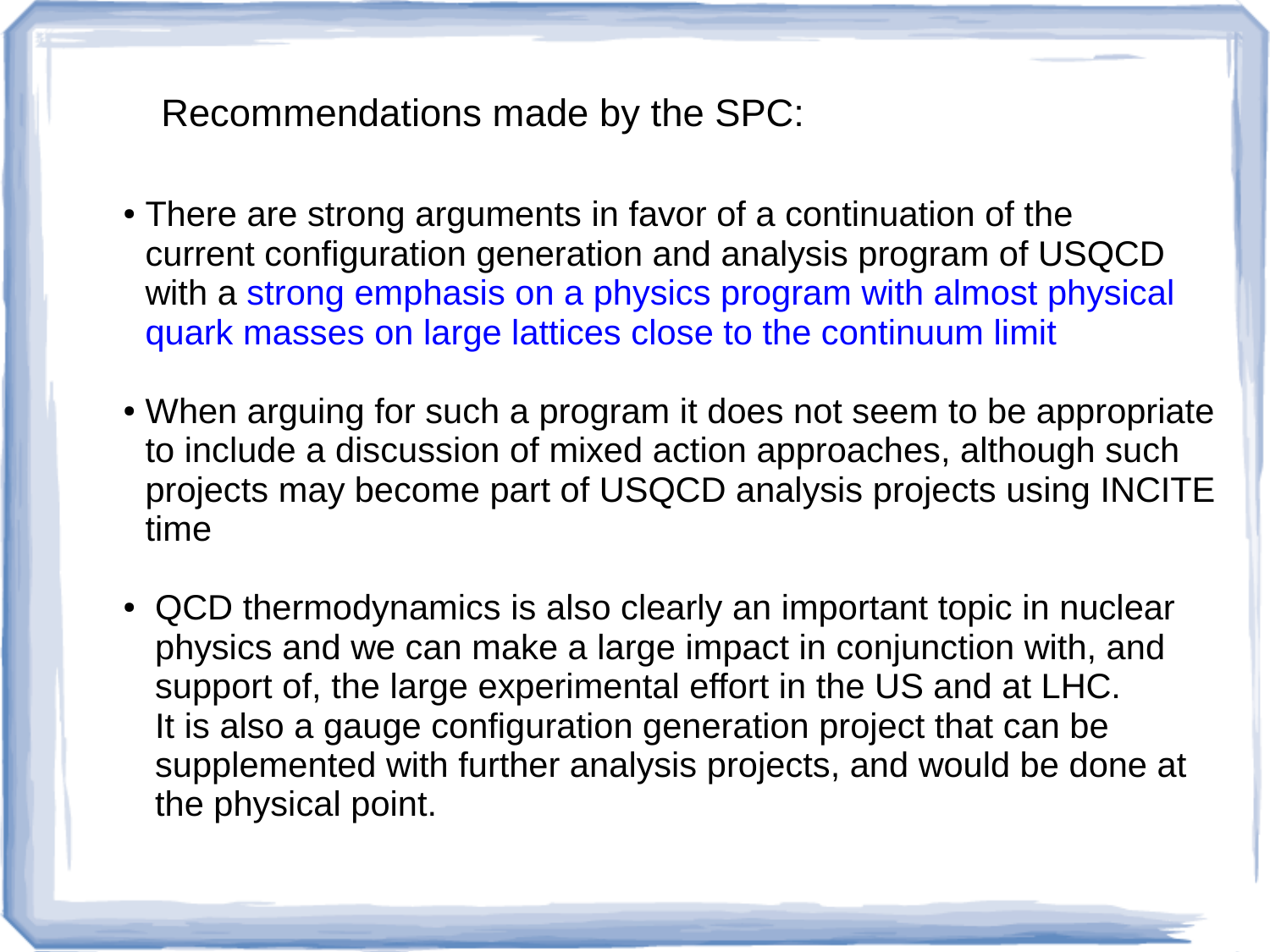Recommendations made by the SPC (cont'd):

• BSM clearly is an important topic in the LHC era, but the unknown nature of the phase diagram and the cost of exploring it means we must be wise and focused to use our resources efficiently.

# Summary:

- -The SPC feels the projects will all contribute to a strong and successful INCITE proposal
- the mixed action approach should not be put forward as an argument for a new INCITE project
- For EST, the SPC suggests a proposal based on simulations at physical quark mass and large volumes to make the strongest impact. Specifically, one or more of the gauge generation proposals and a QCD thermodynamics project should be put forward.